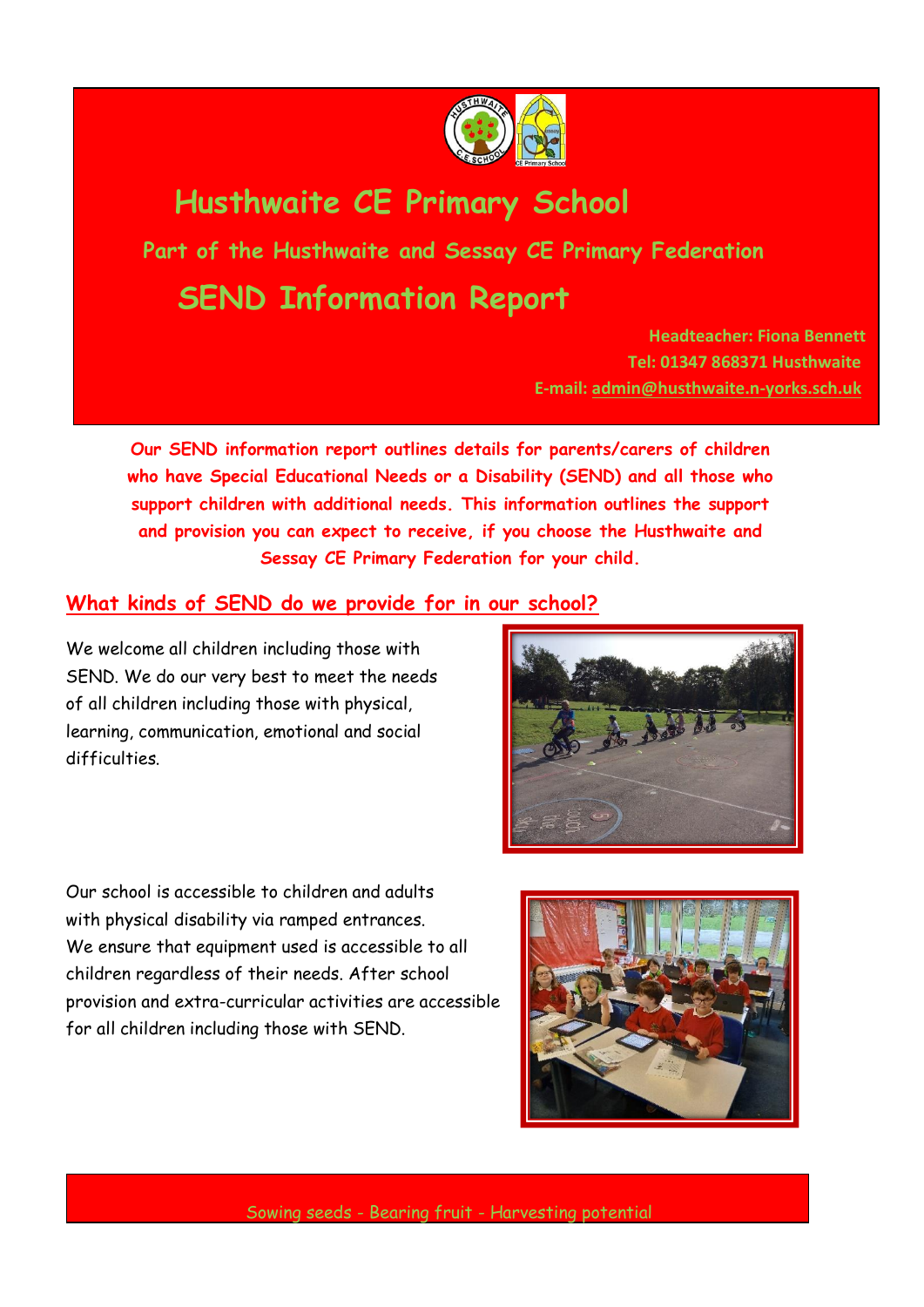### **What are our SENDCO's names and how can I contact them?**



Hello, my name is **Miss Goodchild and I am the SENDCo for Husthwaite CE Primary School** and you are welcome to contact me on **01347 868371.** I have the NASENDCO qualification and am the designated LAC teacher. Please come and have a chat if you wish to discuss your child's needs.



Hello, my name is **Mrs Gauder and I am the SENDCo for Sessay CE Primary School** and you are welcome to contact me on **01845 501239.**I have been a SENDCo for 13 years. Please come and have a chat if you wish to discuss your child's needs.

## **What policies do we have for identifying children and young people with SEND? How do we assess their needs?**

The class teacher will closely monitor the progress of your child and this will be discussed at regular pupil progress meetings with the senior leadership team and SENDCo. In addition, the class teachers supported by the SENDCo and the leadership team carefully monitor all pupils' wider developmental and social needs. Your child's teacher will carefully check your child's progress. If your child has a gap in their understanding and needs extra support to help them make the best possible progress, the teacher will discuss this with the SENDCo and Senior leadership team. Any pupil not making expected progress will be identified and support, adaptations or interventions will be put in place. We will seek your views and those of your son/daughter. If, after one term, your child is still not making the expected progress the Special Needs Co- ordinator will become more formally involved. This may include your child being given an IPM (Individual Provision Map) and or outside advice being explored. You will be fully informed at every step.

**If you have any concerns about your child don't hesitate to contact your child's class teacher to discuss your worries.**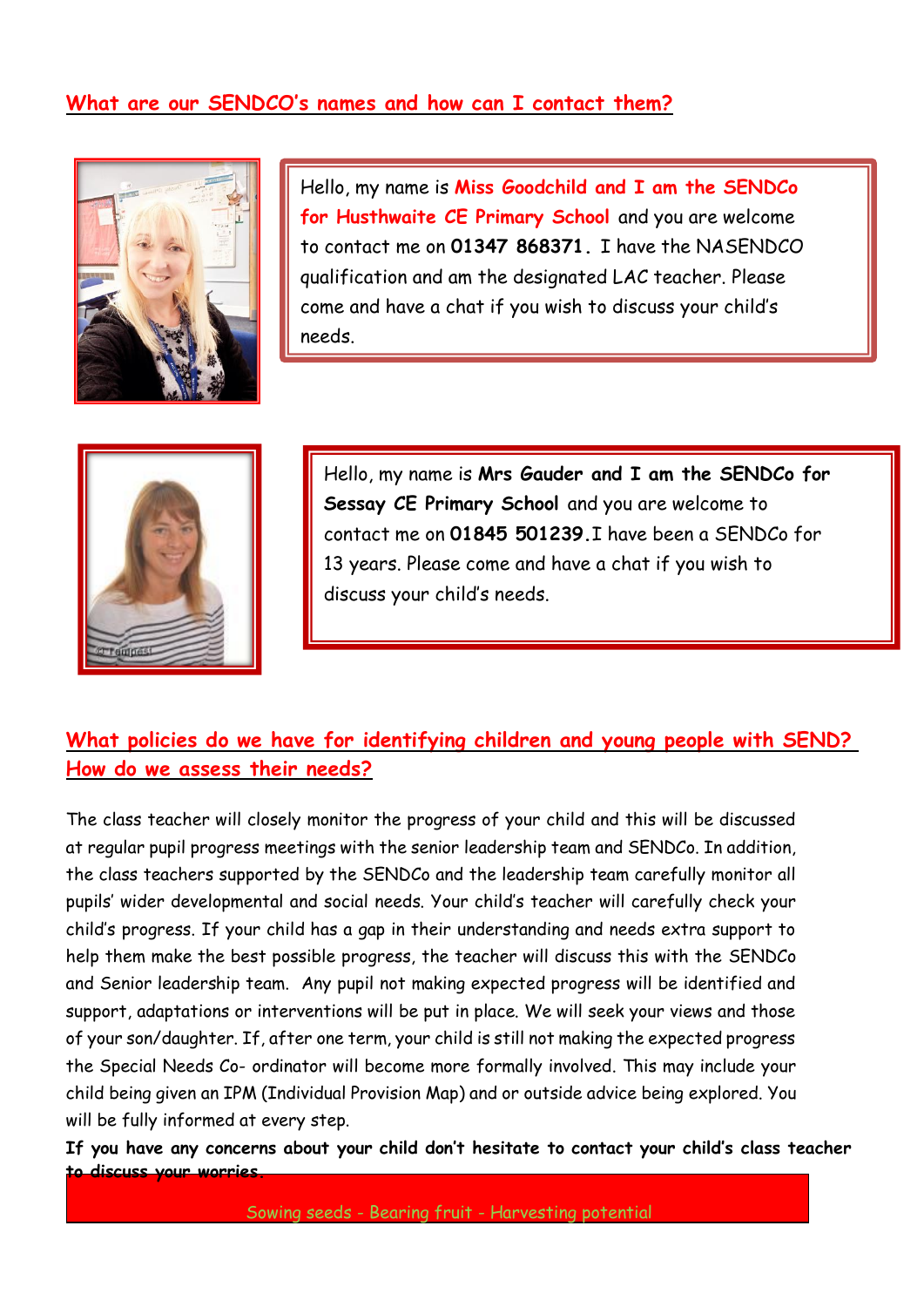#### • **What happens next?**

School may feel that your child has additional needs. which means they have been identified by the class teacher as needing some extra support in school (Booster/Catch up groups/ Interventions).

For your child this means:

• In discussion with you a plan may be put in place called an Individual Provision Map



which details your child's strengths, barriers to learning, desired outcomes and the type of support they will need to help them to make progress. This will be reviewed each term.

- From time to time children may not make progress despite receiving additional support in school and from external agencies. In consultation with parents and other agencies, the school may decide to submit an **EHCAR**  (Education, Health and Care Assessment Request) in order to provide the long-term support a child may need.
- School is not the only organisation who can request an ECHAR, parents can also make a request to the local education authority.
- Should this be successful then you and your child will have the support of an EHCP (Education, Health and Care Plan)
- The progress of children with an EHCP is formally reviewed at an Annual Review with all adults involved with the child's education.

Further information can be found in our Policy for Special Educational Needs and Disabilities available on our school website

# **What are our arrangements for consulting with parents of children with SEND and involving them in their child's education?**

At the Husthwaite and Sessay Federation we operate an 'open door' policy in which we want to work closely with you as 'a team' in order to support you and your child. Parents and carers are encouraged to speak with class teachers about any concerns they may have. They will be able to discuss any support your child is receiving. We value and record our early conversations with you, as this enables us to provide support as early as possible for your child.



Regular contact with parents is important for children with SEND. All parents can discuss their child's progress and targets at Parent/Teacher Consultation evening and at review meetings.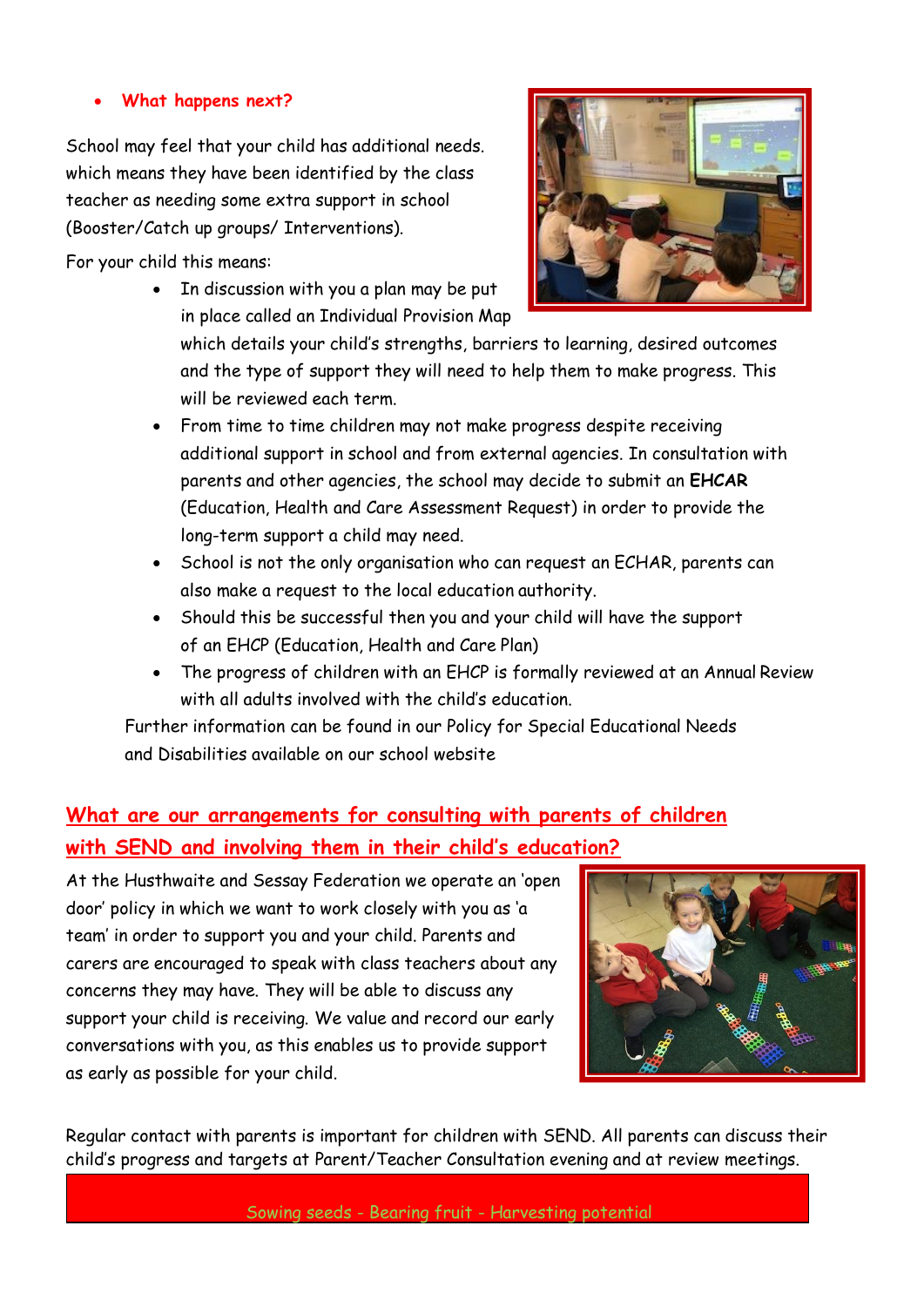For some children, regular communication takes place daily with a home/school book or contact with the class teacher before or after school.

# **What are the arrangements at the Husthwaite and Sessay Federation to consult our young people with SEND and how do we involve them in their education?**

Both schools have School Council / Pupil Voice groups who meet regularly to discuss topics which have come both from adults and children alike.

Child views are very important to us and are gained via:

- Pupil questionnaires for children to complete regarding a range of topics
- Gaining their reviews as part of the termly IPM reviews or as part of the annual review process.
- Pupil voice sessions
- Regular verbal discussion and consultation with our children**.**

**What are the arrangements for assessing and reviewing children's progress towards outcomes? What opportunities are available to work with parents and young people as part of this assessment and review?**

- Your child's progress is continually monitored by his/her class teacher
- His/her progress is reviewed formally every term and a formal assessment given in reading, writing, maths and science.
- If your child is beginning Year 2 or above, but is not yet at age related expectations, a more sensitive assessment tool is used called PIVATS which shows their level in more detail and will also show smaller but significant steps of progress.
- At the end of each key stage (i.e. at the end of year 2 and year 6) all children are required to be formally assessed using Standard Assessment Tests (SATS). This is something the government requires all schools to do and are the results that are published nationally. The SENDCO will ensure that reasonable adjustments are made to enable your child to access these tests.
- The SENDCO will also check that your child is making good progress within any individual work and in any group that they take part in using intervention impact analysis tools and other ongoing assessments made.

### What sort of adaptations are made to the curriculum and the learning environment of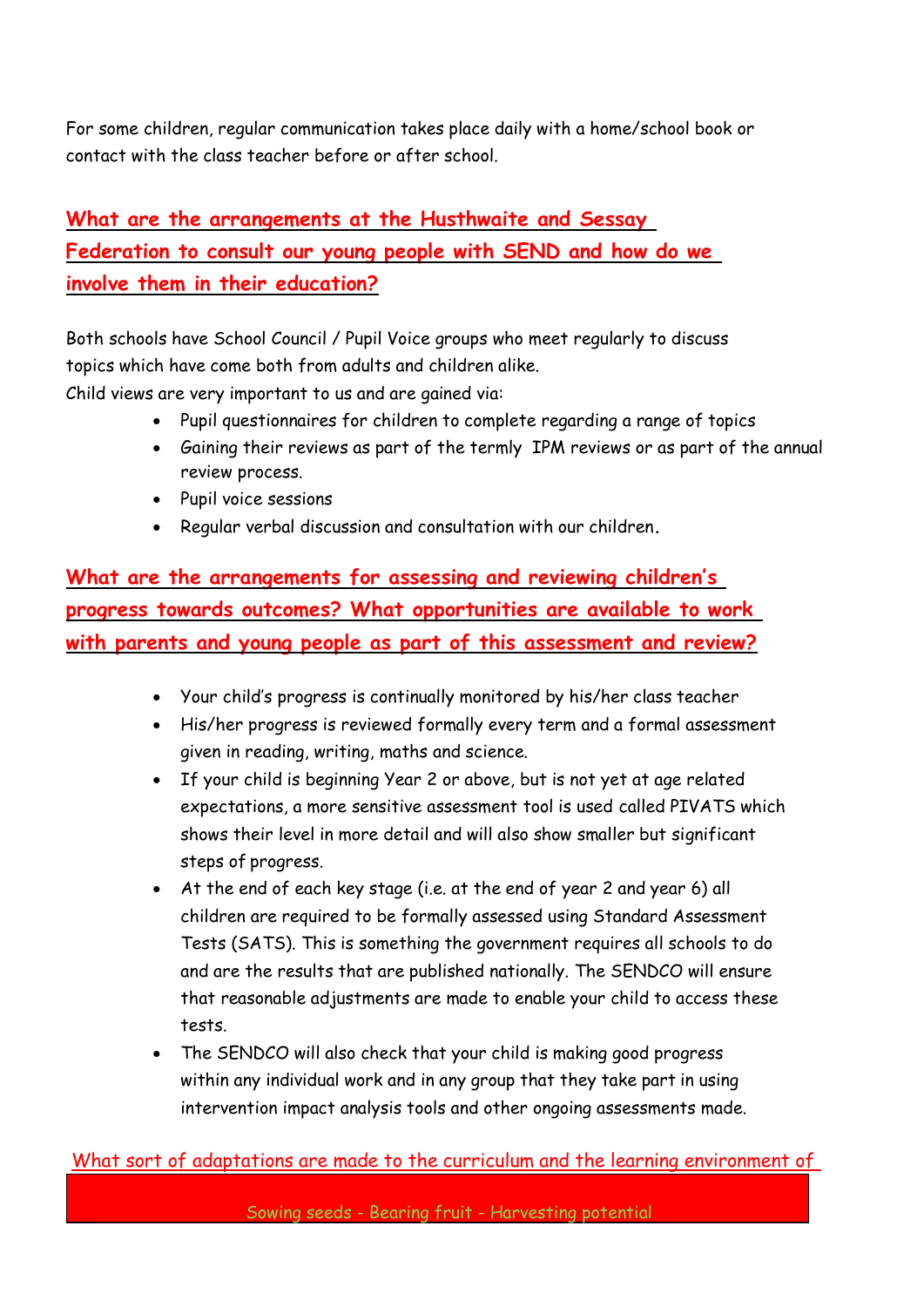### children and young people with SEND?

At the Husthwaite and Sessay Federation we can offer a wide variety of personalised targeted support through a graduated response. This means that support for your child will be built up over time in order to respond to your child's developing needs effectively. These interventions support the specific needs of your child. Interventions are delivered by highly skilled teaching assistants or teachers and are carefully



monitored in order to ensure that they help to accelerate your child's progress. All interventions are recorded on our Whole School Provision Map, which outlines provision available in school for children with:

- Cognition and learning needs
- Communication and interaction need
- Social, mental and emotional health

## What sort of expertise for supporting children and young people with SEND do we currently have in school?

Our provision for children with SEND is co-ordinated by our SENCO. SEND is taken very seriously with updates being implemented on a regular basis. The School has a training plan for all staff to improve the teaching and learning of children including those with SEND. Staff access training courses run by outside agencies which are relevant to the needs of the children in their class. Staff also access whole school training on SEND issues, for example communication and autism.

### How do we evaluate the effectiveness of the provision made for children with SEND?

The effectiveness of our SEND provision is evaluated by:

• Monitoring and evaluating the progress of children during interventions using pre and post testing.

• Focused analysis of the progress of children with SEND via regular assessment.

• Learning walks and pupil interviews to evaluate the effectiveness of our provision.



• Monitoring data with respect to vulnerable groups



Sowing seeds - Bearing fruit - Harvesting potential

• Challenging the leadership through informed questioning.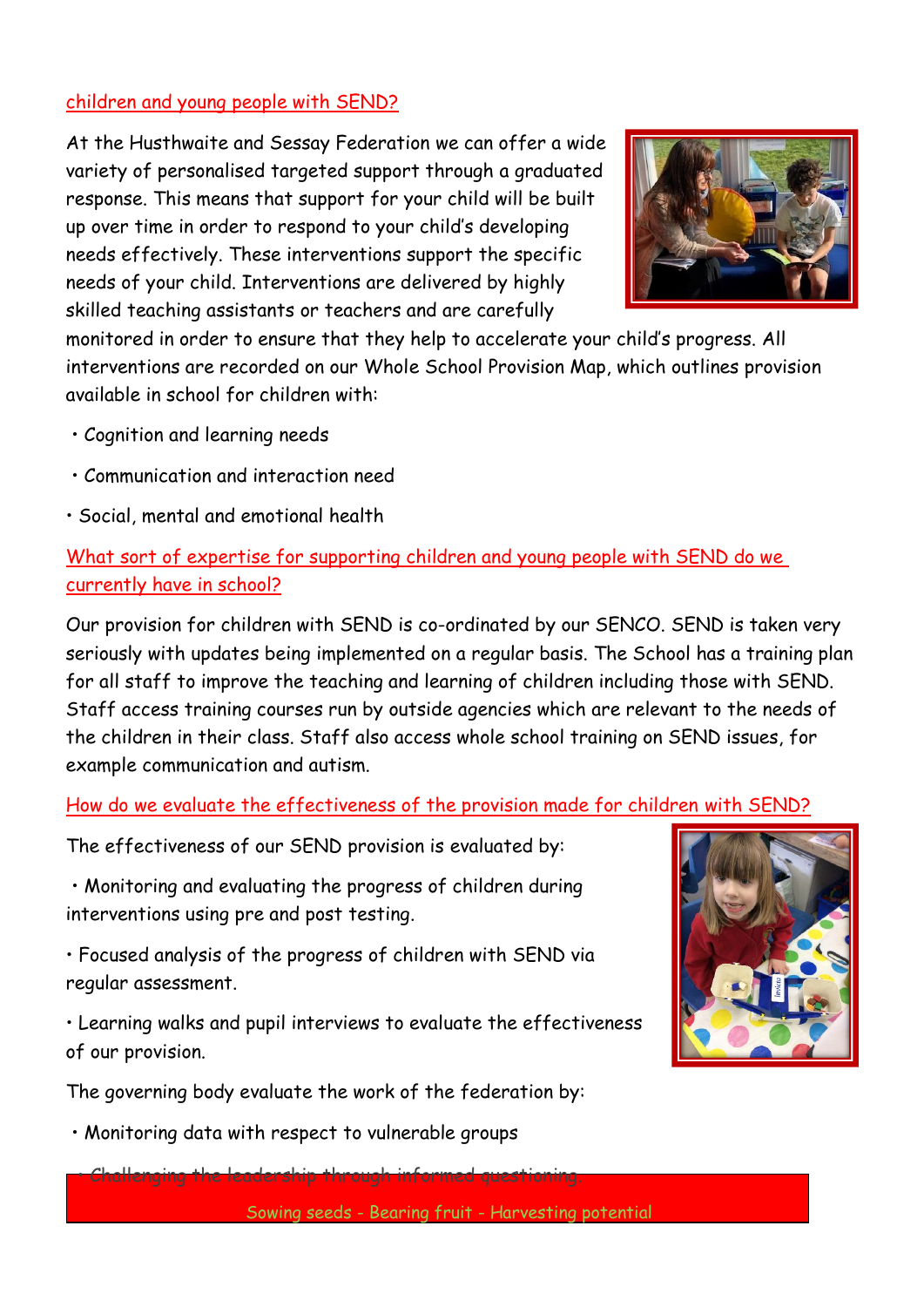- Completing learning walks with the SEN co-ordinator and members of Senior Leadership with a focus on SEND.
- Meeting with parents and pupils
- Ensuring there is appropriate continuing professional development taking place for all staff regarding SEND.

Who is the Federation Governor for SEND?

Our federation governor for SEND is Laken Robson. She alongside the school SENDCO's are responsible for making sure that the necessary support is made for any child with additional needs.

## How are children and young people with SEND enabled to engage in activities available with children in the school who do not have SEND?

The Husthwaite and Sessay Federation is committed to inclusion. We aim to provide a stimulating learning environment across the whole curriculum which maximises individual



potential and ensures that pupils of all ability levels are equipped to meet the challenges of education, work and to achieve positive outcomes in life. The school runs many clubs and activities to which all children are encouraged to participate. We work very hard to make all reasonable adjustments to ensure that this can happen. Educational visits including residential are accessible and encouraged to all children. Extra risk assessments, arrangements and planning will take place as required on each individual basis.

How do you support children with SEND to improve their emotional and social development?

The Husthwaite and Sessay Federation has several staff who support both individual and groups of children throughout school regarding their emotional and social needs. Our staff have an expertise in listening to pupils in order to explore the reasons / triggers for any emotional and social difficulties. We have Well-being Learning Mentors that staff can refer children to for pastoral care, either regularly each week or as and when it is felt necessary.

Although, from time to time a child may need a high level of individual support, our aim is always to help children to be more independent in lessons.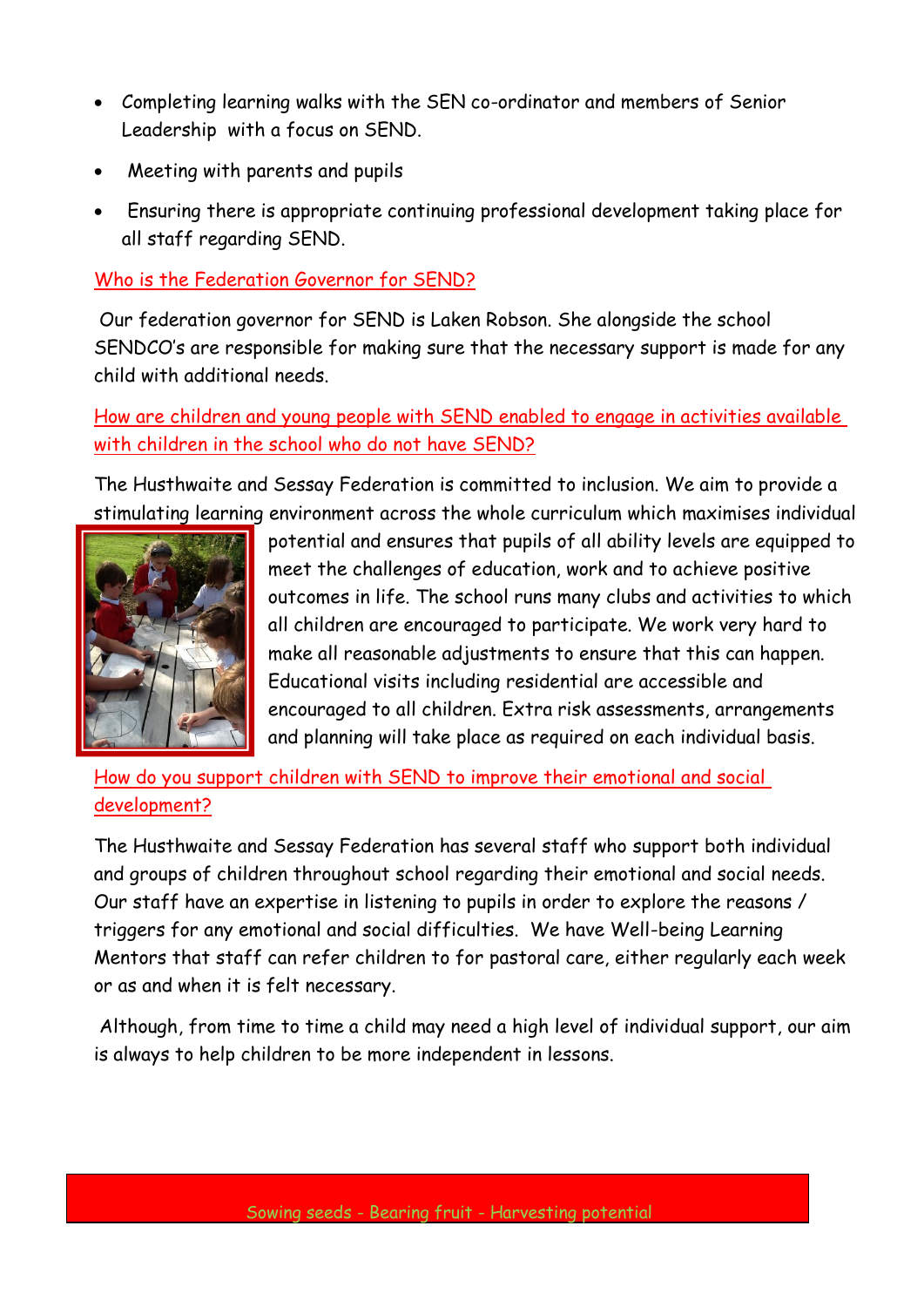# What are the arrangements for supporting children and young people in moving between phases of education?

We work closely with nursery settings, secondary school settings and between year groups to ensure a smooth transition for all children. Extra visits are arranged with familiar members of staff to acclimatise the children and to get to know new members of staff. Booklets may be made of new classrooms and staff for children who need a little extra support. Parents are involved in this process and can ask for extra transition if they feel it is appropriate.

How does our school involve other bodies, including health and social care bodies, local authority support services and voluntary sector organisations in meeting children with SEND and supporting their families?

Sometimes it will be helpful for school to request some additional support from an outside agency. The Husthwaite and Sessay Federation has established excellent working relationships with professionals from the following agencies:

- The Educational Psychologist
- Healthy Child Team
- Paediatrician
- Sensory, Physical and Medical Team
- Speech and Language Therapist
- Physiotherapist
- Occupational Therapists
- Prevention Services
- EMS schools for Speech, Language and



- ASCOSS Autistic Spectrum Condition Outreach Service
- Severe Learning Difficulties Team

Professionals from all the above agencies regularly support staff and children in school.

To find out more about the North Yorkshire SEND Local Offer click here. <https://www.northyorks.gov.uk/send-local-offer>

What are the arrangements for handling complaints from parents of children with SEND about the provision made at the school?